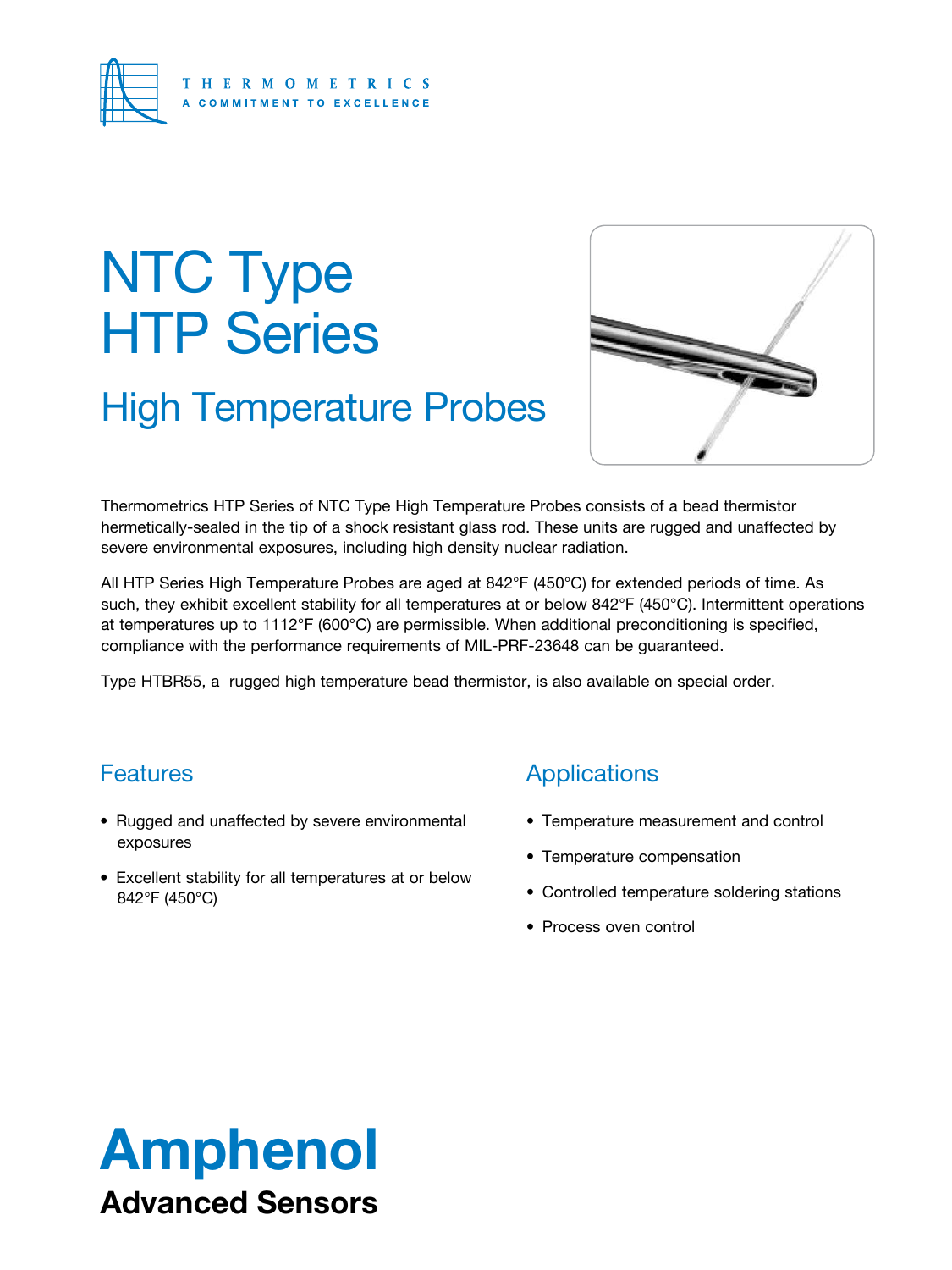# Type HTP Series Specifications

# **Thermal and Electrical Properties**

The following table lists the thermal and electrical properties for all high temperature probes. All definitions and test methods are per MIL-PRF-23648.



NTC Type HTP Series dimensions

| <b>Probe Length Options</b>                       |                        |                                                |                        |                         |  |  |  |  |  |
|---------------------------------------------------|------------------------|------------------------------------------------|------------------------|-------------------------|--|--|--|--|--|
| <b>Thermistor Type</b>                            | HTP60                  | <b>HTP65</b>                                   | <b>HTP85</b>           | <b>HTP100</b>           |  |  |  |  |  |
| Maximum<br>Diameter                               | $0.060$ in $(1.5$ mm)  | $0.065$ in $(1.7$ mm)<br>$0.085$ in $(2.2$ mm) |                        | $0.100$ in $(2.5$ mm)   |  |  |  |  |  |
| Standard<br>Length Code "B"                       | $0.250$ in (6.3 mm)    | $0.250$ in (6.3 mm)<br>$0.250$ in (6.3 mm)     |                        | $0.250$ in (6.3 mm)     |  |  |  |  |  |
| Length Codes Available<br>(special order only)    | "A", "B", "D"          | "A", "B", "D"<br>"A", "B", "D"                 |                        | "A", "B", "D"           |  |  |  |  |  |
| <b>Lead-Wires</b>                                 |                        |                                                |                        |                         |  |  |  |  |  |
| <b>Nominal Diameter</b>                           | 0.008 in (0.20 mm)     | $0.008$ in $(0.20$ mm)                         | 0.008 in (0.20 mm)     | 0.008 in (0.20 mm)      |  |  |  |  |  |
| Minimum Lead Length                               | 0.250 in (6.3 mm)      | 0.250 in (6.3 mm)                              | 0.250 in (6.3 mm)      | 0.250 in (6.3 mm)       |  |  |  |  |  |
| Lead Material                                     | Platinum Alloy         | Platinum Alloy                                 | Platinum Alloy         | Platinum Alloy          |  |  |  |  |  |
| <b>Thermal Time Constant</b>                      |                        |                                                |                        |                         |  |  |  |  |  |
| Still Air at 77°F (25°C)<br>12 seconds            |                        | 13 seconds<br>16 seconds                       |                        | 22 seconds              |  |  |  |  |  |
| <b>Dissipation Constant</b>                       |                        |                                                |                        |                         |  |  |  |  |  |
| Still Air at 77°F (25°C)                          | $0.60$ mW/ $\degree$ C | $0.65$ mW/ $\degree$ C                         | $0.80$ mW/ $\degree$ C | 1.0 $mW$ <sup>o</sup> C |  |  |  |  |  |
| Resistance Range at 257°F (125°C) ohms $(\Omega)$ |                        |                                                |                        |                         |  |  |  |  |  |
| Maximum Power                                     | 100 k to 2 M           | 100 k to 2 M                                   | 100 k to 2 M           | 100 k to 2 M            |  |  |  |  |  |
| Rating                                            | 0.060 Watts            | 0.065 Watts                                    | 0.075 Watts            | 0.100 Watts             |  |  |  |  |  |

#### **Table A**

### **Data**

#### **Table B**

| Temp °F (°C) | <b>RT/R125</b> | Temp °F (°C) | <b>RT/R125</b> |
|--------------|----------------|--------------|----------------|
| 257 (125)    | 1.00000        | 572 (300)    | 0.00793        |
| 302 (150)    | 0.41087        | 617 (325)    | 0.00487        |
| 347 (175)    | 0.18272        | 662 (350)    | 0.00310        |
| 392 (200)    | 0.08720        | 707 (375)    | 0.00203        |
| 437 (225)    | 0.04430        | 725 (400)    | 0.00138        |
| 482 (250)    | 0.02380        | 797 (425)    | 0.00096        |
| 527 (275)    | 0.01344        | 842 (450)    | 0.00068        |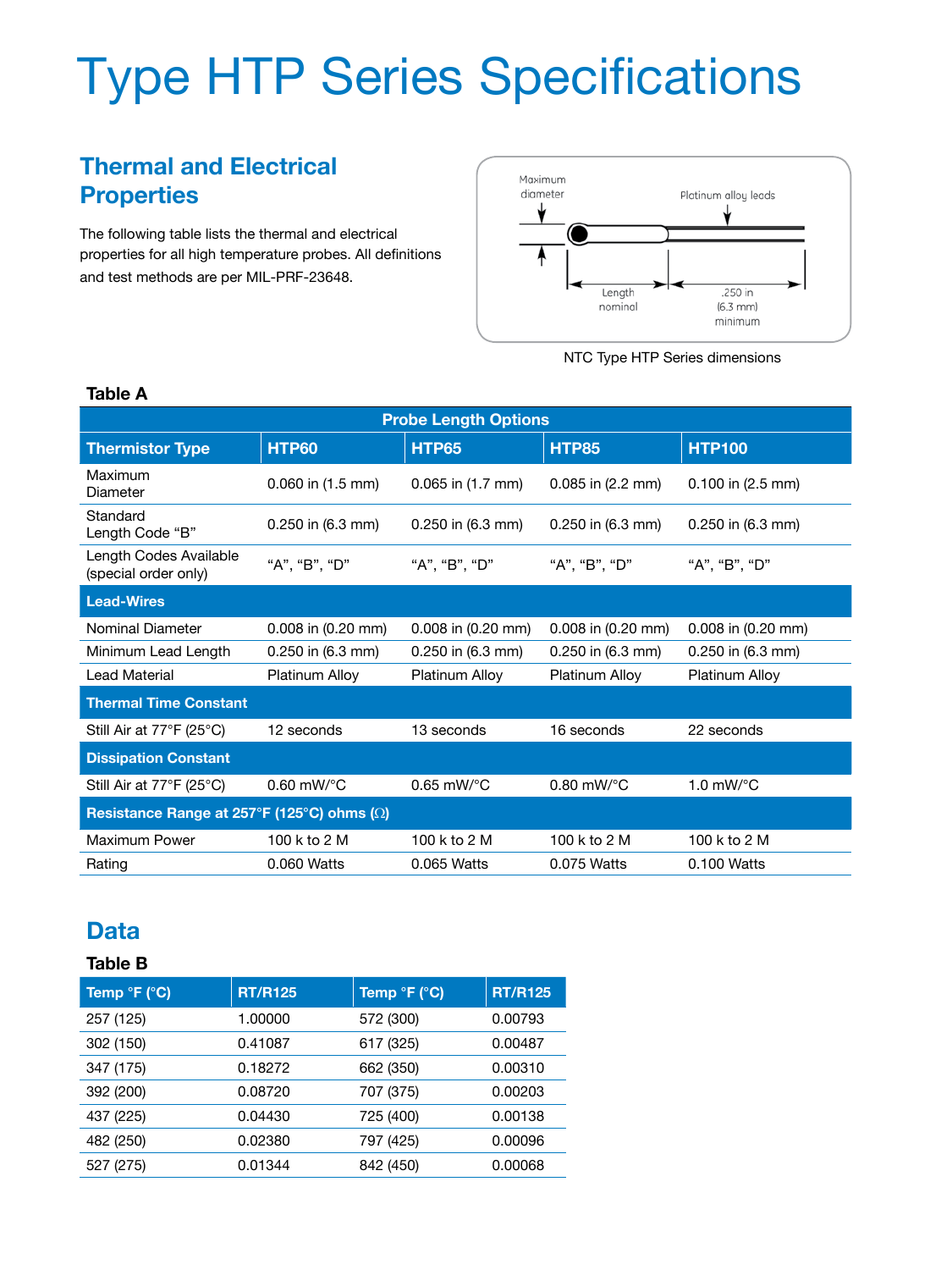# Type HTP Series Specifications

## Ordering Information

The code number to be ordered may be specified as follows:

| <b>HTP</b> | <b>High Temperature Probe</b> |                                                              |                                         |                                                  |                                                                                                                                                                          |                                                                                                                                                          |
|------------|-------------------------------|--------------------------------------------------------------|-----------------------------------------|--------------------------------------------------|--------------------------------------------------------------------------------------------------------------------------------------------------------------------------|----------------------------------------------------------------------------------------------------------------------------------------------------------|
|            | Code<br>60<br>65<br>85<br>100 | <b>Diameter</b><br>60 mils<br>65 mils<br>85 mils<br>100 mils |                                         |                                                  |                                                                                                                                                                          |                                                                                                                                                          |
|            |                               | Code<br>A<br>B<br>D                                          | <b>Probe Length</b><br>0.5 in (12.7 mm) | 0.125 in (3.17 mm)<br>0.25 in (6.35 mm) standard |                                                                                                                                                                          |                                                                                                                                                          |
|            |                               |                                                              | Code<br>D                               | Code<br>514<br>754<br>105<br>155                 | <b>Material System</b><br>510 $k\Omega$<br>750 kΩ<br>1.0 $M\Omega$<br>1.5 $M\Omega$<br>Code<br>F<br>G<br>J<br>K<br>L<br>M<br>$\mathsf{N}$<br>P<br>Q<br>$\mathsf{R}$<br>S | Resistance RT @ 257°F (125°C)*<br>Tolerance**<br>1<br>$\overline{c}$<br>5<br>10<br>15<br>20<br>25<br>30<br>40<br>50<br>Non-standard<br>(consult factory) |
| HTP        |                               |                                                              |                                         |                                                  |                                                                                                                                                                          | Typical model number                                                                                                                                     |

\*The zero-power resistance at 257°F (125°C), expressed in  $\Omega$ , is identified by a three digit code number. The first two digits represent significant figures, and the last digit specifies the number of zeros to follow. Example: 0.06 in (1.5 mm) maximum diameter x 1/4 in (6.35 mm) long glass probe with a zero-power resistance at 257°F (125°C) of 510 Ω and a tolerance of ±20% would be specified as HTP60BD514M.

\*\*Special tolerances are available on request . Consult the factory for special resistance tolerances, non-standard resistances and/or non-standard temperatures.